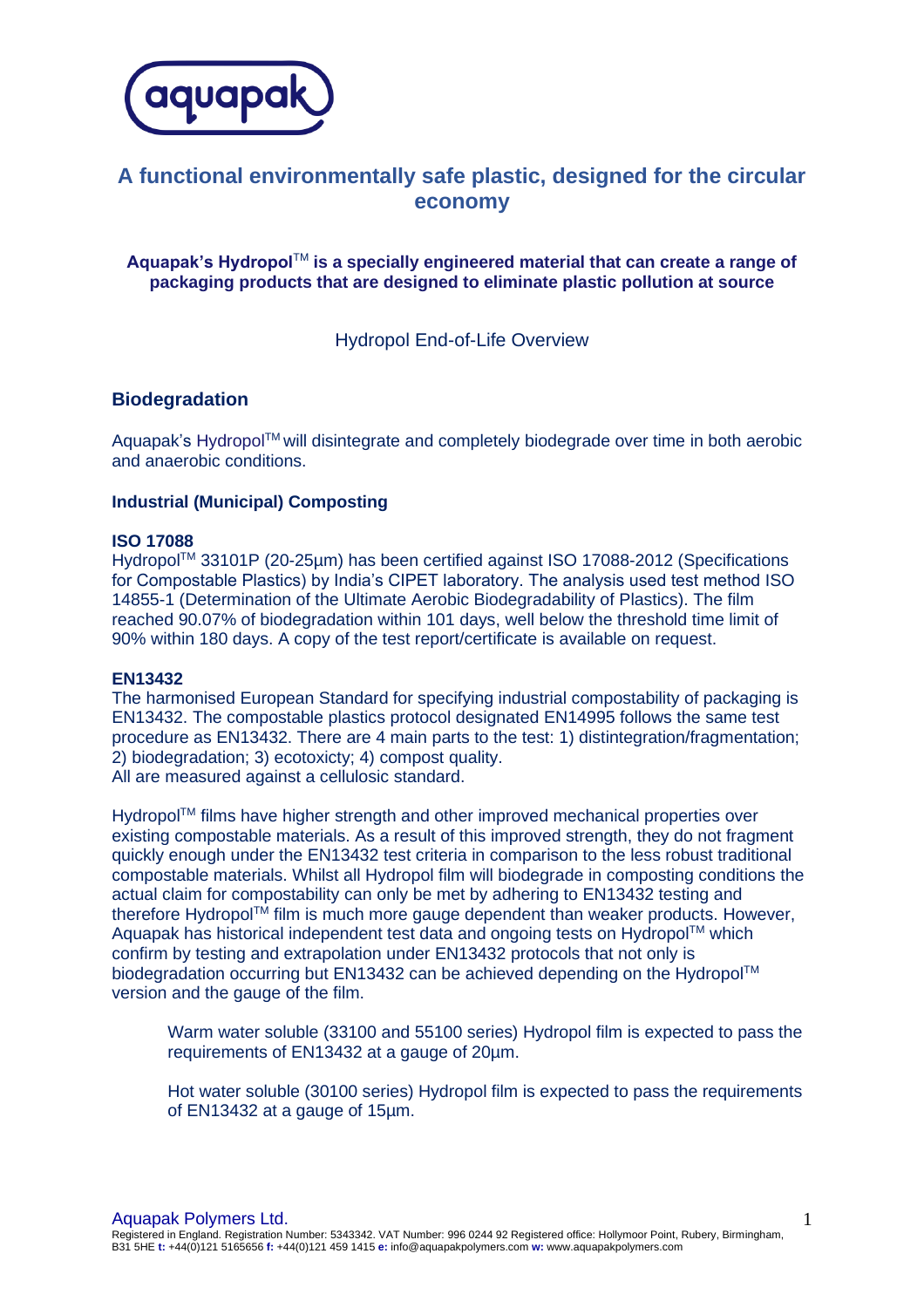

## **ISO 14851- Aerobic Biodegradation**

Pellets of 30164P (representative of 30100 and 50100 series Hydropol) and 33104P (representative of 33100 and 55100 series Hydropol ) have been proven to biodegrade using test method ISO 14851- Determination of the ultimate aerobic biodegradability of plastic materials in an aqueous medium- Method by measuring the oxygen demand in a closed respirometer.

30164P achieved a degradation plateau at day 95 as determined by a non-linear curve fit of the data for oxygen consumption. Consumption of O2 by the test system indicated that the test sample biodegraded to 34% ThOD after 95 days of testing.

33104P achieved a degradation plateau at day 85 as determined by a non-linear curve fit of the data for oxygen consumption. Consumption of O2 by the test system indicated that the test sample biodegraded to 18% ThOD after 85 days of testing.

#### The full test report can be found on our website:

[https://www.aquapakpolymers.com/wp-content/uploads/2021/11/Aquapak\\_0321EAP0101-](https://www.aquapakpolymers.com/wp-content/uploads/2021/11/Aquapak_0321EAP0101-Report.pdf) [Report.pdf](https://www.aquapakpolymers.com/wp-content/uploads/2021/11/Aquapak_0321EAP0101-Report.pdf)

#### **Anaerobic Digestion**

This method is used for converting food waste into bio-gas which can then be used for energy generation and also produces biodigestate, a valuable fertiliser. Unusually, as most plastics are not, Hydropol™ films are compatible in AD systems. Clearly the gauge of the film, hydrolysis of the product and the type of AD system are critical. Film in the range 20- 35µm of both fully and partially hydrolysed film will breakdown in thermophilic units within the normal operating dwell time. The thicker gauges of fully hydrolysed film require a hydrotreatment or pre-conditioning tank prior to entering the AD tank to enhance speed of breakdown. Nearly all AD systems require post pasteurisation to kill pathogens and this process will breakdown any residual Hydropol material in both systems.

#### **Landfill**

Films tested pass criteria for disintegration in anaerobic conditions. This data allowed a calculation to meet the requirements of anaerobic landfill conditions according to ASTM D5526 AD.

## **Recycling**

### **Mechanical Recycling**

Hydropol™ is a thermoplastic polymer, therefore can be mechanically recycled back into pellet. This works well in closed capture loops, such as retail, where HydropolTM can be collected in bulk.

In mixed household recycling, Hydropol™ can be identified and separated using Infra-Red. If this is not available, then hot wash will dissolve the Aquapak resin allowing recovery and without contaminating other plastic streams.

Unfortunately, the reality of most standard recycling plants across the globe is that they concentrate on 2 or 3 plastics that have the largest quantities and therefore the most value when recycled (such as PET). This means that they are not set up to capture Hydropol (or other flexible films) and enable its reuse. Aquapak welcomes discussions with waste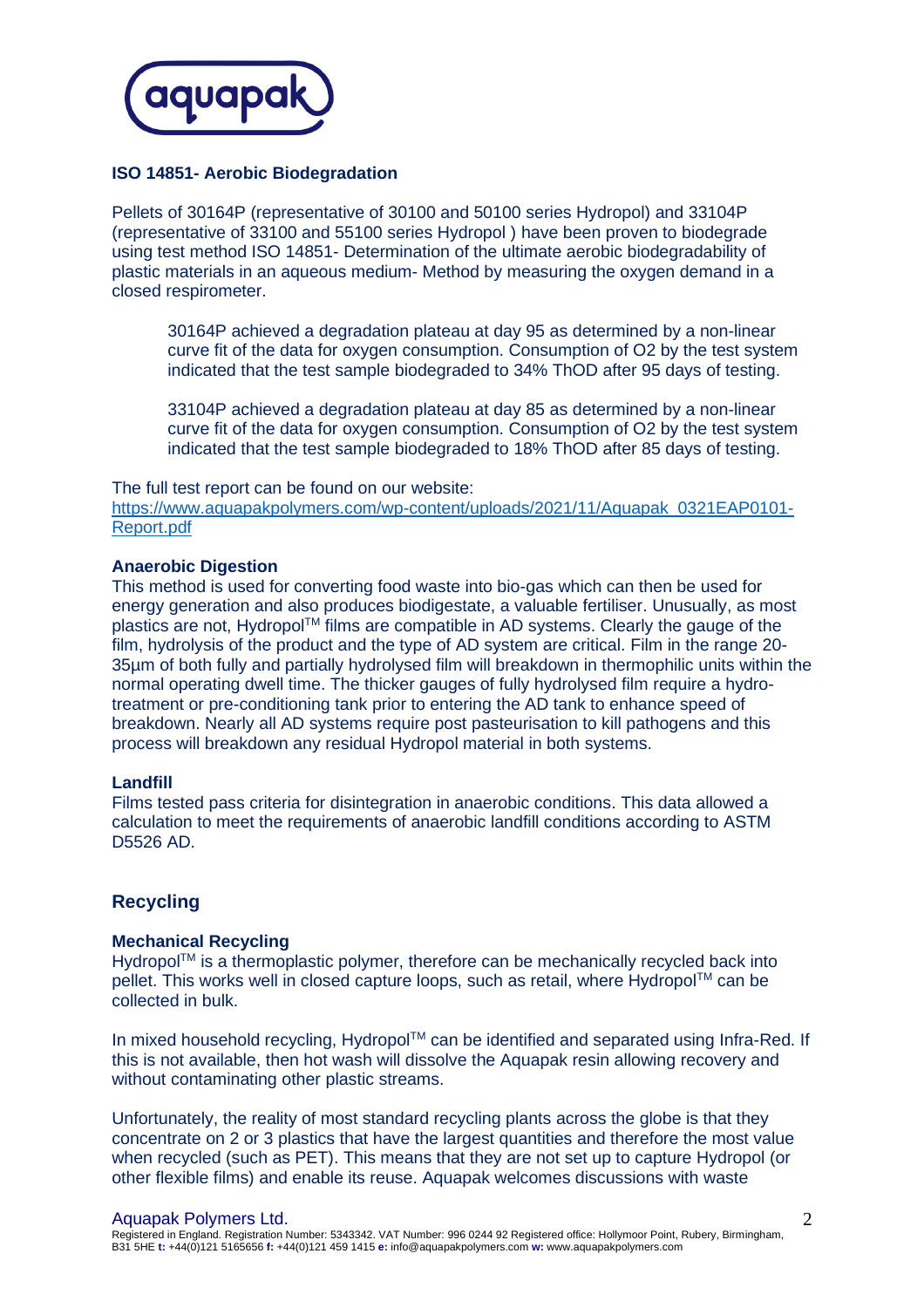

recycling plants and film manufacturers on setting up such systems as Hydropol is designed for the circular economy.

#### **Paper Re-pulp**

There is no international test method for recycling paper. We use ISO 5263:1 (laboratory disintegration of chemical pulps) to model conditions in a paper recycling plant as closely as possible.

Hydropol<sup>TM</sup> 33100 and 55100 series repulp at  $40^{\circ}$ C (the mostly commonly used water temperature) with high levels of fibre recovery.

Extensive work carried out in conjunction with DS Smith and Axchem has shown that Hydropol has no detrimental effects in the paper recycling system. <https://www.aquapakpolymers.com/2021/10/27/white-paper-oct2021/>

## **Water Soluble**

Films of Hydropol™ 30164P dissolve quickly and completely at 65°C. In colder water dissolving will take longer, but this will not prevent the material biodegrading.

Hydropol<sup>TM</sup> 33100 and 55100 series are designed to dissolve quickly and completely at 40°C as a film to ensure compatibility with paper recycling systems.

There is no international test method for water solubility. Aquapak use an in-house test method to determine the temperature of solubility (AQU QA LAB SOP 4.0 is available on request). We intend to work with the ASTM to develop a suitable standard for water solubility of plastics.

## **Marine Safe/Accidental Feral Release**

The material itself is not toxic as shown by the OWS (Belgium) results using the Daphnia test protocol for ASTM D6691 and OK Marine. Full results were also obtained for green algae and water fleas. There is no standard test method for animal consumption, and we are reluctant to engage in further animal testing to confirm existing results. The international test methods for marine safety defining the use of Daphnia etc. are recognised as defining the behaviour of the material in the entire food chain. This is to avoid testing on higher animal species.

PVOH is a hydrophilic polymer unlike most conventional polymers which are hydrophobic. There are many documented studies confirming the accumulation of toxins and harmful pathogens onto the surfaces of hydrophobic plastics like polyethylene. Hydrophilic plastics like Hydropol™ show no bioaccumulation.

This is an area where standards are being re-written as it has been realised that current Standards and test methods do not adequately reflect real behaviour in many environments.

In order to overcome the constraints posed by existing test methodologies, we have begun a collaborative project with Herriot-Watt University, who are recognised globally as experts in ecotoxicity of materials, to assess the true effects of Hydropol™ in the ocean in comparison to existing materials such as PE.